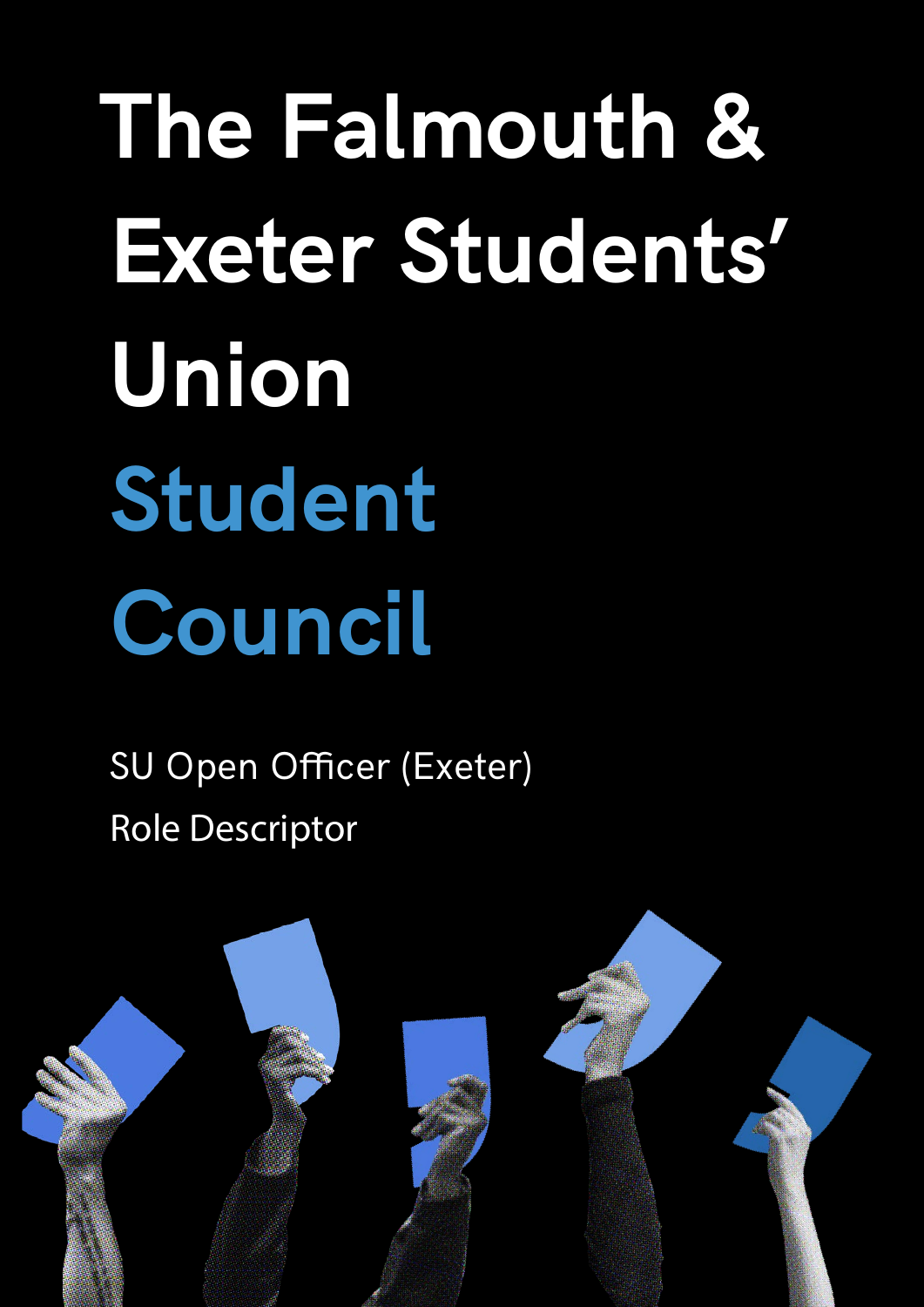## **SU Open Officer (Exeter)**

## Short Description:

You will be working with SU Presidents, SU staff, and the Exeter student rep system, to make improvements to the experience of all Exeter students on Cornwall campuses.

| Status:            | Part-Time Officer                                                      |
|--------------------|------------------------------------------------------------------------|
| Elected:           | By secret ballot by all Falmouth and Exeter students                   |
| Term of Office:    | 1 Academic Year                                                        |
| Accountable to:    | The student body via SU Board of Trustees, SU                          |
|                    | Student Council, Annual General Meeting and Union General Meetings     |
| Member of/attends: | SU Student Council (twice a term                                       |
|                    | Manifesto Update with President, Exeter (twice                         |
|                    | a term, at least once with SU Student Voice staff member)              |
|                    | Other groups or meetings as appropriate and mandated                   |
| Hours:             | As the role requires and can be flexible dependent on studies.         |
| Remuneration:      | This is a voluntary role, however, out of pocket expenses will be paid |
|                    | where appropriate.                                                     |

Role Summary:

- To represent and campaign on the student learning experience within University of Exeter Cornwall campuses;
- To work closely with the SU President Exeter, other SU education officers, the student rep system, and SU Student Voice staff, to strengthen academic representation within SU.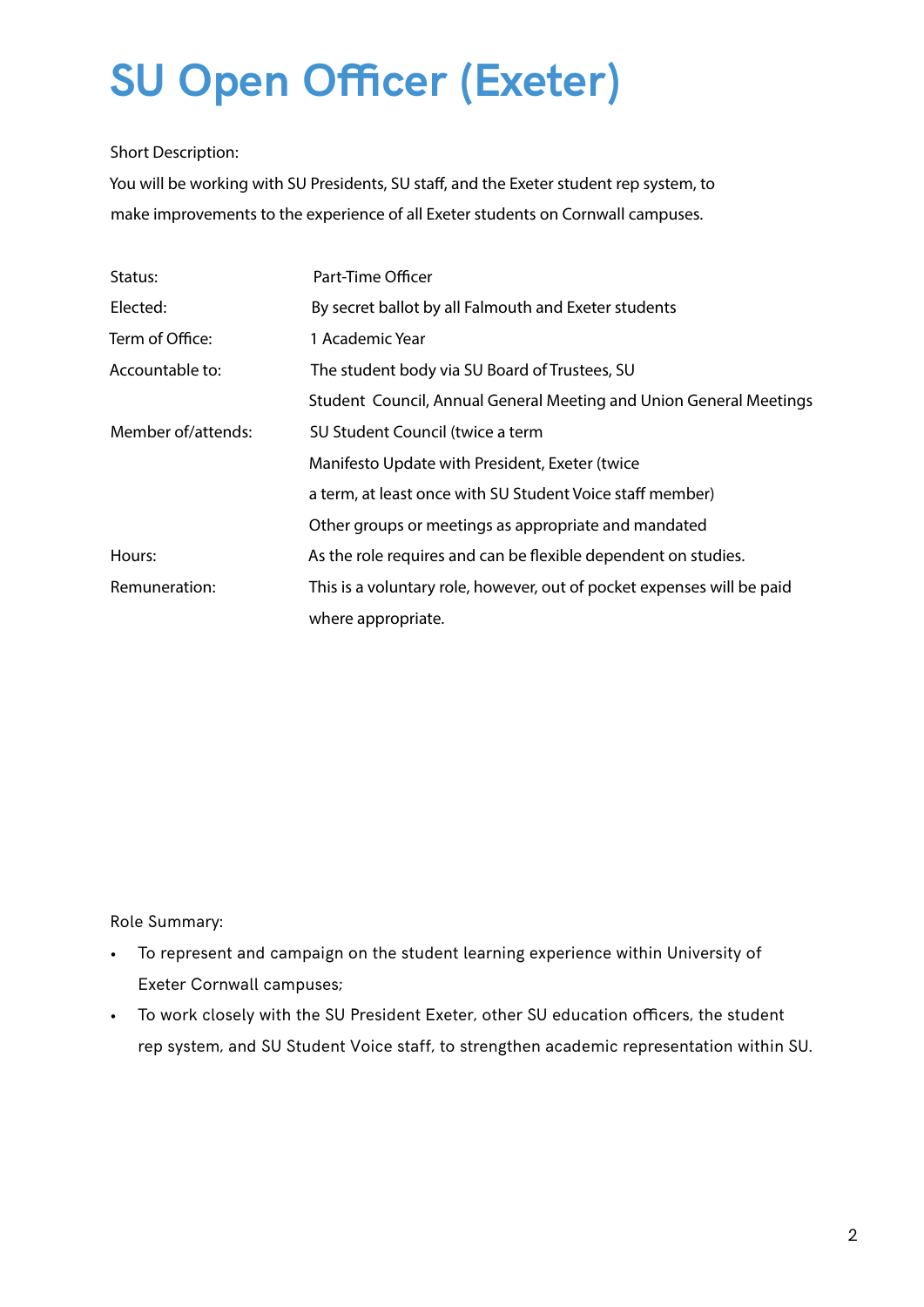Responsibilities:

- 1. To attend all meetings as required by the role;
- 2. To maintain an awareness of and encourage student involvement in NUS academic campaigns and other regional, national and international campaigns of relevance to students where appropriate;
- 3. To attend other relevant meetings and make contact with appropriate colleagues within Exeter University and Falmouth Exeter Plus as well as external organisations where appropriate;
- 4. To work with SU colleagues in developing relations with the Students' Guild and student reps based at other Exeter campuses and online;
- 5. To work with SU colleagues to deliver on agreed SU priorities regarding Exeter Students;
- 6. To liaise with, support and be involved with relevant SU societies

## General Duties:

- 1. To undertake training as required to fulfil your role;
- 2. To conduct yourself appropriately as a public representative of students and SU.
- 3. To make yourself known to the students you represent;
- 4. To effectively communicate information and plans with relevant members of the SU team;
- 5. Ensure that SU policies and procedures are adhered to at all times, and where appropriate, make recommendations and contribute to the amendment or development of a policy;
- 6. Carry out duties within the scope of the role as set out in the SU Constitution & By-laws or as mandated by the SU Board of Trustees, SU Student Council, Referenda and General Meetings;
- 7. To regularly provide a written report to the SU Student Council on duties undertaken;
- 8. To promote SU and student involvement in line with SU branding and marketing guidelines;
- 9. To deliver a handover for your successor;